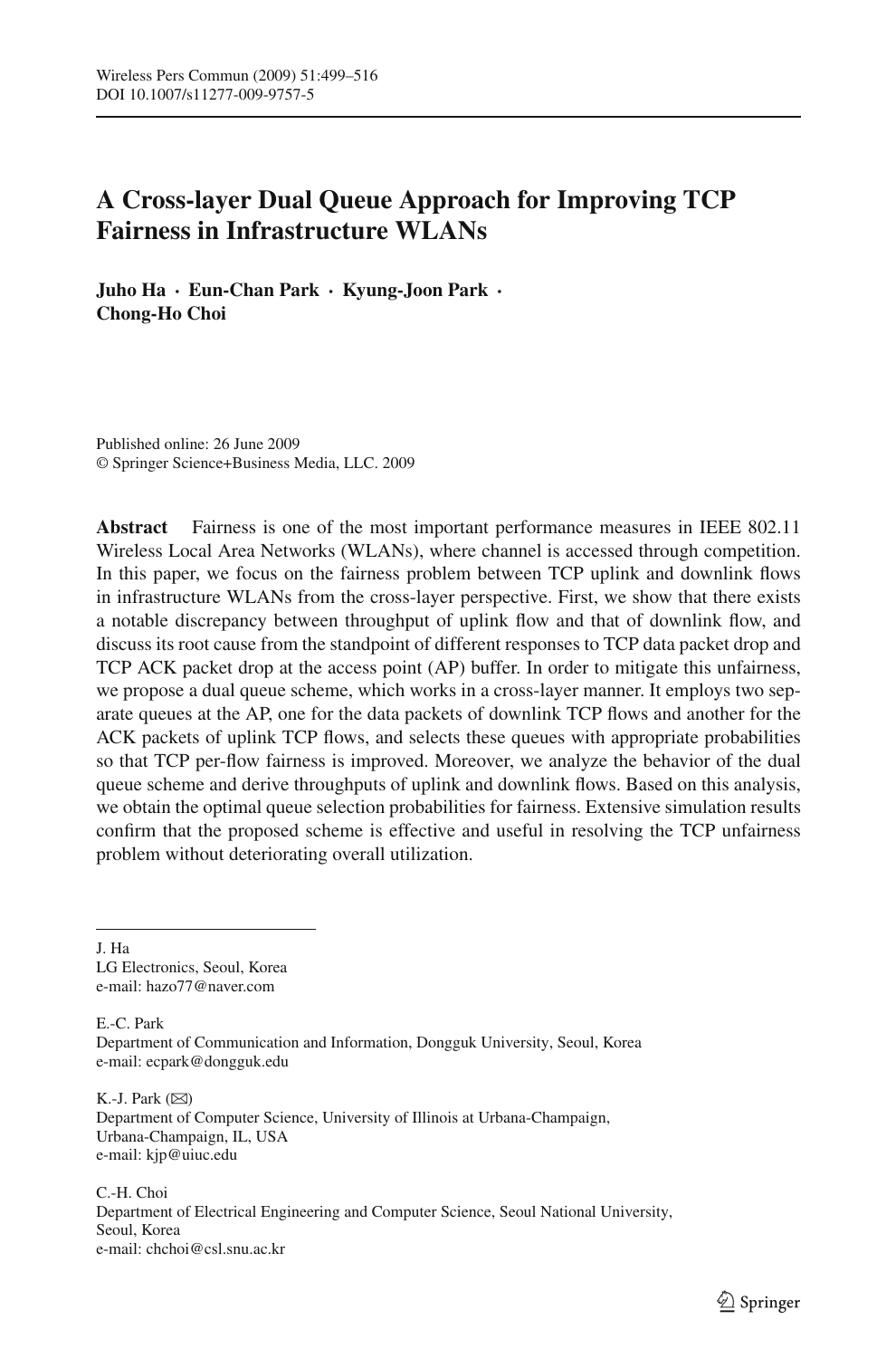#### **Keywords** Wireless LAN · Fairness · TCP congestion control · Cross-layer design

## **1 Introduction**

Nowadays, Wireless Local Area Networks (WLANs) based on the IEEE 801.11 standard [\[1](#page-15-0)] are widely deployed. As the number of WLAN users has grown rapidly, service fairness among users has become an important issue. The IEEE 802.11 standard defines two different medium access control (MAC) mechanisms: the distributed coordination function (DCF) and the point coordination function (PCF). Currently, most of the WLAN devices employ only DCF due to its simplicity and efficiency. DCF provides fair channel access opportunities among wireless stations. The most popular network configuration of WLANs is the infrastructure mode, in which all the wireless stations communicate through an access point (AP). WLANs in the infrastructure mode can provide network access at public areas, such as campus, cafes and hotels.

In this paper, we focus on the unfairness problem among uplink TCP flows and downlink TCP flows in the infrastructure mode WLANs. As most Internet services use the TCP protocol, we will restrict our attention to TCP flows. While DCF allows all the competing stations to have equal opportunity for medium access, it does not guarantee fair service provision among sending and receiving stations when it is applied to the infrastructure mode. In the infrastructure mode, an individual sending station competes for channel access with an AP that is in charge of service for all the receiving stations. This behavior at the MAC layer leads to uplink/downlink asymmetry.

The authors of [\[2](#page-15-1)[–5\]](#page-16-0) proposed MAC protocols, which leads to fairness among uplink and downlink flows. In [\[2](#page-15-1)], the contention windows of wireless stations are dynamically adjusted. By increasing the contention windows for the wireless stations, the AP has more chances to access the wireless channel, and so the fairness among uplink and downlink flows improves. Similarly, the algorithm in [\[3](#page-16-1)] differentiates channel access delay between wireless stations and AP using different interframe space, which gives the AP higher priority in accessing the channel. In [\[4](#page-16-2)], each station defers channel access based on the next packet information that is collected at AP. The scheme proposed in [\[5\]](#page-16-0) modifies the channel access mechanism with the mean of backoff distribution, in order to provide fairness among uplink and downlink flows. All these schemes are based on the MAC layer scheduling and give the AP more chances to access the channel than the wireless stations. Since these schemes do not consider the interaction between the MAC and TCP protocols, it is difficult to predict the performance when they are applied to TCP flows.

The issue of TCP fairness in WLANs has been recently addressed in  $[6-10]$  $[6-10]$ . In  $[6]$ , the authors showed that the unfairness between uplink and downlink flows exacerbates in the case of TCP flows, and that both MAC-induced unfairness and TCP-induced unfairness lead to unfair service. They revealed that, in addition to the TCP-induced unfairness, the MACinduced unfairness can be avoided if packet loss due to buffer overflow in the AP does not occur. Pilosof et al. [\[7](#page-16-5)] showed that the queue size of AP plays an important role in the unfairness problem. They presented a simple solution where the AP manipulates the TCP advertised window field of ACK packets. However this scheme is very complex to implement as the AP needs to manipulate TCP headers of all packets. Also, it can not be applicable to the case where IP payload is encrypted. To enhance fairness, the MAC QoS parameters were differentiated between TCP data packets and TCP ACK packets under IEEE 802.11e framework [\[8](#page-16-6)]. In this scheme, the TCP ACK packets are transmitted with minimal queueing, while the downlink TCP data packets are transmitted by transmission opportunity (TXOP)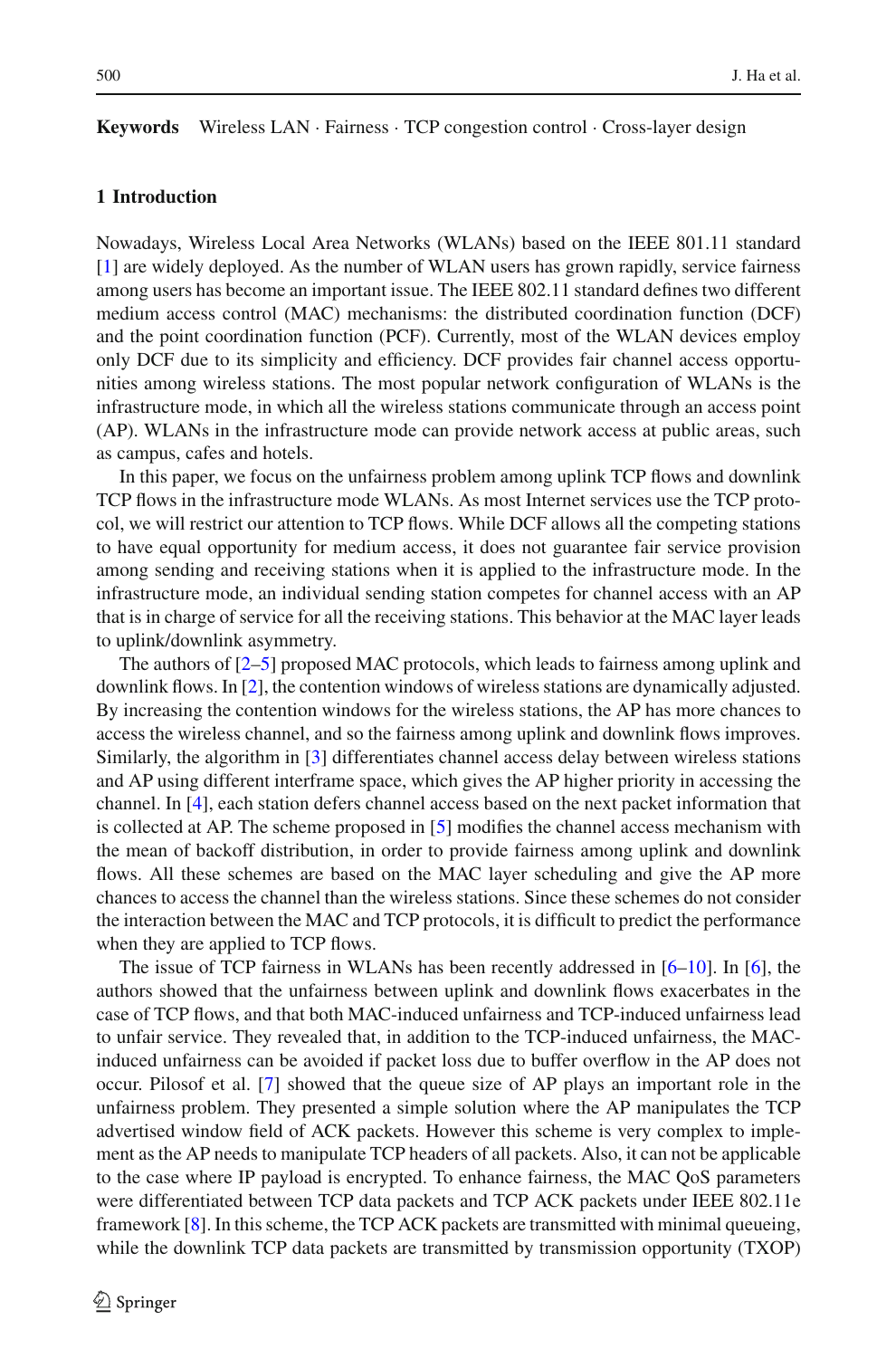bursting. It can be deployed only in the 802.11e networks, and requires modifying the MAC protocol of wireless stations. In [\[9\]](#page-16-7), per-flow queueing was deployed to alleviate the TCP unfairness. It performs well, but it is very complex to manage per-flow queues for all the uplink and downlink TCP flows, degrading scalability. Also, Kim [\[10](#page-16-4)] proposed a scheme which improves per-station fairness of TCP flows based on the channel access time of each wireless station. It works well but requires some computational overhead in AP.

We propose a dual queue scheme that can solve this unfairness problem induced by both of TCP and MAC layers. The key idea of this scheme is two-fold:

- (i) to employ two separate interface queues in the AP, one for the data packets of downlink TCP flows and another for the ACK packets of uplink TCP flows,
- (ii) to serve these queues with different probabilities to assure fairness between uplink TCP flows and downlink TCP flows.

In order to obtain the optimal queue selection probabilities for fairness, we analyze the behavior of the dual queue scheme. Through simulation, we observe the phenomenon that the congestion windows of downlink TCP flows are synchronized. Based on this observation, we derive throughputs of uplink and downlink TCP flows. Moreover, we analyze the effect of round trip time (RTT) on throughput, and show that the RTT difference does not significantly deteriorate the fairness when the proposed scheme is implemented in the AP. The proposed scheme is simple, easy to deploy and only requires minor changes in the AP queueing mechanism. We implemented the dual queue scheme in ns-2 [\[11](#page-16-8)] simulator and performed simulations to evaluate its performance. The simulation results confirm that, it improves fairness for uplink and downlink TCP flows significantly under various conditions. Also, the simulation results validate the analysis for the optimal queue selection probabilities and show that the overall utilization does not deteriorate in assuring fairness. A preliminary version of this study was presented in [\[12](#page-16-9)].

This paper is organized as follows. In Sect. [2,](#page-2-0) we present how and why the TCP unfairness problem occurs. The dual queue scheme is proposed and analyzed in Sect. [3.](#page-4-0) Its performance is evaluated through simulation in Sect. [4.](#page-11-0) In Sect. [5,](#page-15-2) we present our conclusion.

#### <span id="page-2-0"></span>**2 TCP Unfairness**

In this section, we present simulation results of ns-2 to illustrate the unfairness problem. Figure [1](#page-3-0) shows the network configuration, where uplink and downlink TCP flows are running through an AP. There are *m* downlink TCP flows and *n* uplink TCP flows. For the simplicity of analysis, we assume that each wireless station has only one flow. Here, *m* stations receive data traffic from the AP while *n* stations send data to the AP. We refer to these stations as DN\_STAs and UP\_STAs, respectively.<sup>[1](#page-2-1)</sup> As shown in Fig. [1,](#page-3-0) all the flows share a link between the AP and the router in wired network. The capacity of the wired links is 100Mbps and the propagation time is 5ms for each link. The parameters for the wireless channel are compatible with the IEEE 802.11b MAC/PHY standard. The data rate of WLAN is 2Mbps. Since the bandwidth of the wired link is much higher than that of the wireless link, the wireless link becomes a bottleneck link. The version of TCP used in the simulations is TCP/NewReno. The size of a TCP data packet is set to 1,500 bytes and the delayed ACK of TCP is not used. The advertised TCP window size of each flow is set to 42 packets, i.e., 63 KB, which is close to the value used in the real implementation.

<span id="page-2-1"></span><sup>&</sup>lt;sup>1</sup> For the coherence of notation between a station and a flow,  $DN\_STA/UP\_STA$  indicate stations having a downlink/uplink flow, respectively.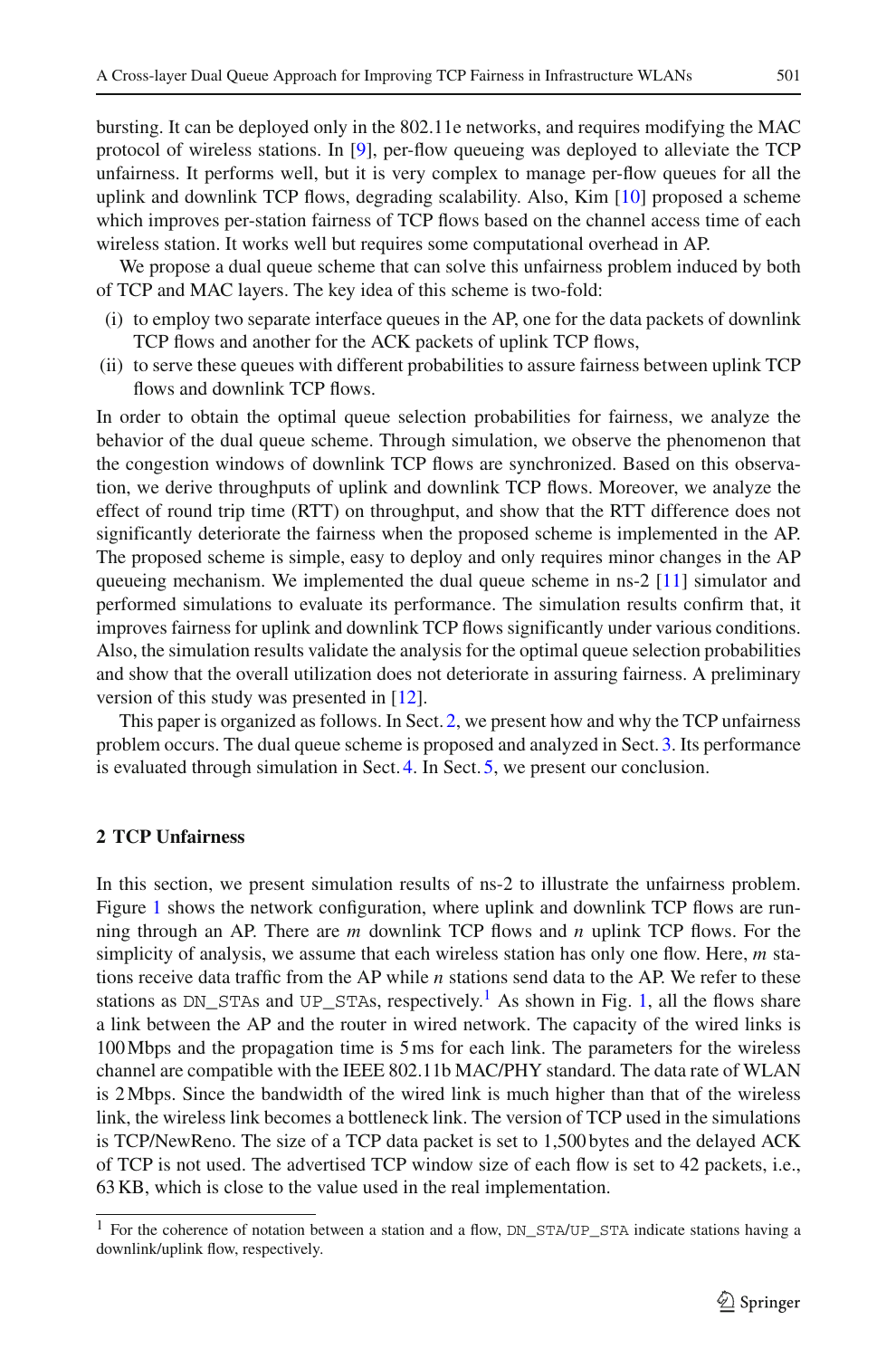

<span id="page-3-0"></span>**Fig. 1** Network topology

<span id="page-3-1"></span>

First, we considered a particular case of  $m = n = 4$ , which means that the packets generated by four uplink TCP flows and four downlink TCP flows go through the AP. The queue size of the AP is set to 100 packets. Figure [2](#page-3-1) shows the average throughputs of each flow. The flow indices U1, U2, U3 and U4 refer to the uplink TCP flows while the flow indices D1, D2, D3 and D4 refer to the downlink TCP flows. Through the simulation, we can observe the severe unfairness problem among uplink and downlink TCP flows. The average throughput of the downlink TCP flows is just 3 Kb/s while that of the uplink TCP flows is 357 Kb/s. The downlink TCP flows are almost starved by the uplink TCP flows. For various numbers of uplink and downlink TCP flows, the bias toward uplink TCP flows were always observed.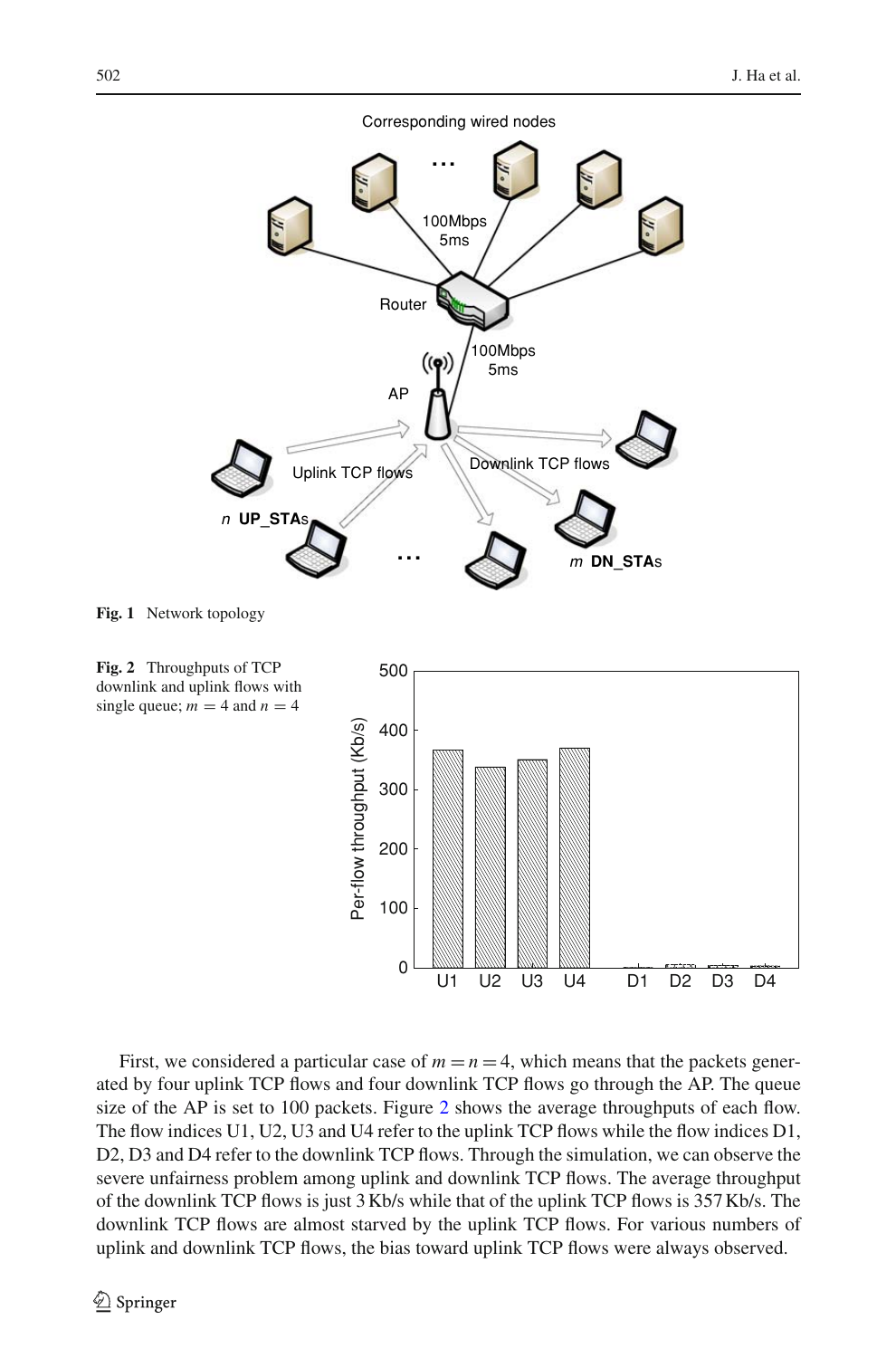This phenomenon is mainly caused by TCP-induced asymmetry and MAC-induced asymmetry [\[6](#page-16-3)]. TCP-induced unfairness results from the asymmetric behavior of TCP flows responding to packet loss. Note that a TCP connection is bidirectional, i.e., a sender transmits a data packet to a receiver and the receiver sends the corresponding acknowledgement (ACK) packet to the sender. When the uplink and downlink TCP flows share a wireless channel, two different kinds of packets are buffered in the interface queue of the AP: data packets to DN\_STAs and ACK packets to UP\_STAs. In general, the capacity of a wireless link is smaller than that of a wired link. Moreover, in the infrastructure mode, AP always participates in the communication and so the wireless link easily becomes a bottleneck link and packets are occasionally dropped due to buffer overflow.

The downlink TCP flows and the uplink TCP flows react to this packet loss in different ways. When a data packet for DN\_STA is lost, the receiver (DN\_STA) transmits duplicate ACKs or a time-out occurs at the sender (wired node). Then, the sender reduces its congestion window size, decreasing the throughput of the downlink TCP flow. However, a loss of an ACK packet for UP\_STA usually does not affect its throughput much due to the cumulative ACK mechanism of TCP. Even though an ACK packet is lost due to buffer overflow, the loss does not necessarily invoke the TCP congestion control mechanism of the uplink TCP flow. The cumulative ACK mechanism lets UP\_STA tolerate a loss of ACK packet as long as the next ACK packet with a higher sequence number is delivered timely to UP\_STA. Then, the sender (UP\_STA) does not reduce its congestion window. Due to this asymmetric behavior in response to packet losses in the AP queue, the throughput of uplink TCP flow becomes higher than that of downlink TCP flow.

On the other hand, the MAC-induced unfairness results from the contention-based channel access mechanism of 802.11 MAC. Since the AP competes with *n* UP\_STAs, AP or each UP\_STA occupies the channel with the probability of  $1/(n + 1)$ . Moreover, AP sends data packets on behalf of *m* DN\_STAs, each downlink flow has an opportunity to be served by the AP with  $1/m(n+1)$ , while each uplink flow has an opportunity to be served with  $1/(n+1)$ . The ratio of average throughput of uplink flows to that of downlink flows can be estimated as

$$
\left(\frac{1}{n+1}\right) / \left(\frac{1}{n+1} \cdot \frac{1}{m}\right) = m.
$$

In the case of TCP flows, this estimation does not agree with actual up/down throughput ratio due to the asymmetric behavior TCP congestion control.

#### <span id="page-4-0"></span>**3 Dual Queue Scheme for Uplink and Downlink TCP Flows**

In this section, we propose a dual queue scheme to resolve the unfairness between uplink and downlink TCP flows. First, we describe its design rationale and observe synchronized packet dropping at the AP queue. Based on this observation, we derive throughputs of uplink and downlink TCP flows. Finally, we obtain an optimal value for the key design parameter, queue selection probability, to assure fairness.

#### 3.1 Design Rationale

We propose a dual queue scheme to alleviate the asymmetric behavior between TCP uplink and downlink flows. There are two possible traffic in the AP, i.e., the downstream TCP data packets and ACK packets to acknowledge the upstream TCP traffic. Hence, we emply two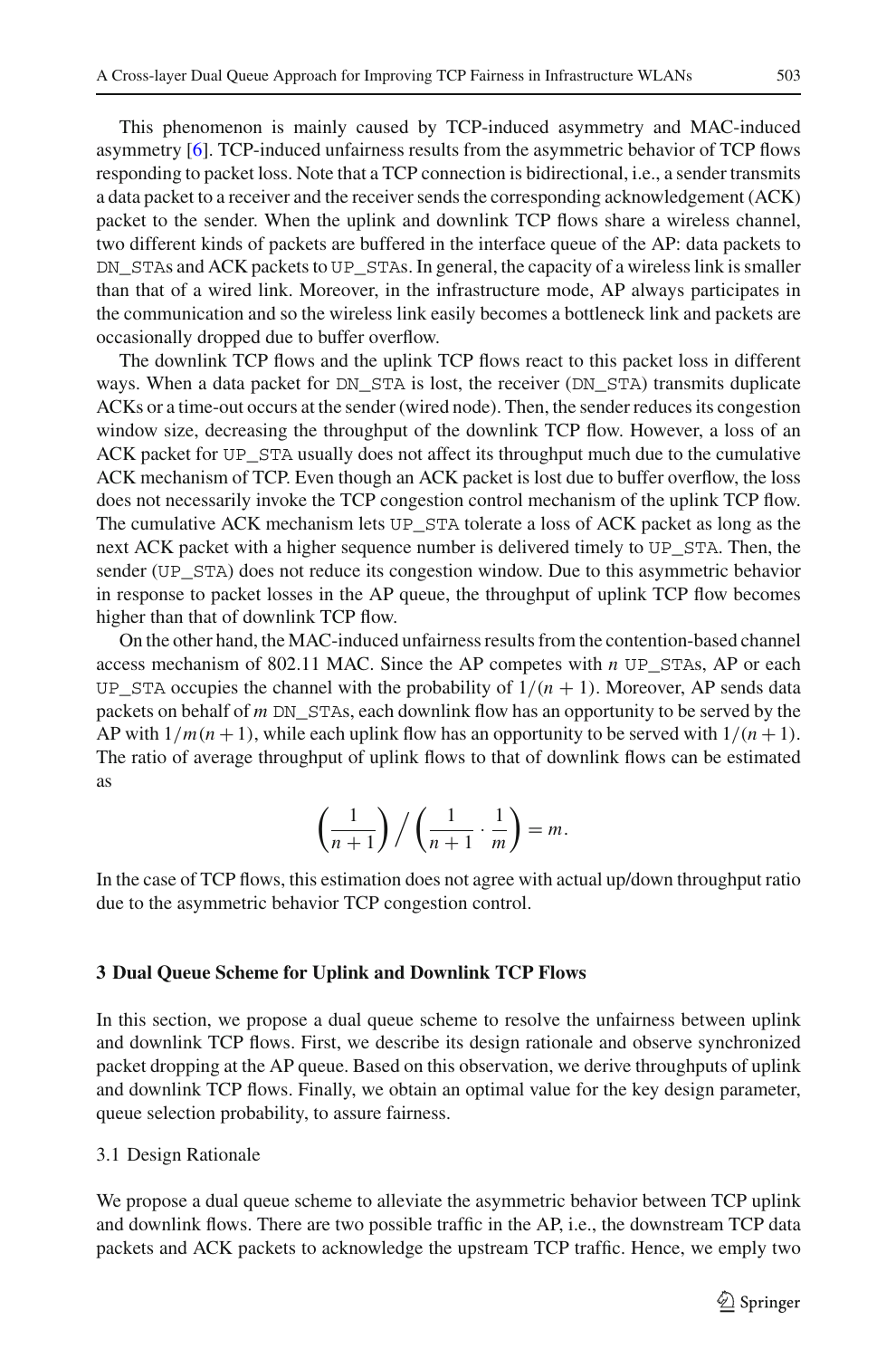<span id="page-5-0"></span>

queues at the AP: one for the downlink TCP data packets, and another for the ACK packets corresponding to the uplink TCP flows as illustrated in Fig. [3.](#page-5-0) We refer to these queues as the AP data queue and the AP ACK queue, respectively. With this scheme, data packet droppings of downlink TCP flows and ACK packet droppings of uplink TCP flows can be separated and independent. When the AP has a chance to send a packet, it selects one of the queues as follows. The AP data queue is selected with probability  $p$ , while the AP ACK queue is selected with probability  $1 - p$ . By properly differentiating these two traffic, the AP can control the share of upstream TCP traffic by properly dropping their ACK packets while that of downstream TCP by properly dropping their data packets. It will be further explained in detail in Sect. [3.4](#page-9-0) how to set a proper value for  $p$  in order to achieve fairness among uplink and downlink TCP.

# 3.2 Preliminary Simulation

First, we perform a preliminary simulation to confirm the effectiveness of the proposed dual queue system, compared to the single queue system. The queue size of AP data queue and AP ACK queue was 50 packets for each, the selection probability *p* of AP data queue was  $0.7<sup>2</sup>$ , and other simulation environments were the same as those of Sect. [2.](#page-2-0) Figure [4](#page-6-0) illustrates the throughput of each flow. By comparing Fig. [4](#page-6-0) with Fig. [2,](#page-3-1) we can see that the unfairness was alleviated significantly in the dual queue system. The average throughputs of downlink and uplink TCP flows are 160 and 201 Kb/s, respectively. Moreover, the total throughput of eight flows with the dual queue scheme was 1,444 Kb/s while that with the single queue was 1,432 Kb/s, which indicates the proposed scheme improves fairness without decreasing the total throughput.

Figure [5](#page-6-1) shows the changes in TCP congestion windows for the four downlink TCP flows. The congestion windows for the uplink TCP flows are not presented because it is seldom affected by a packet dropping at the AP ACK queue and its value is nearly equal to the advertised window size. We can see in Fig. [5](#page-6-1) that the changes in the congestion windows for downlink TCP flows are mostly synchronized, implying that most of the packet dropping at

<span id="page-5-1"></span><sup>2</sup> Later, we will discuss how to set the queue selection probability properly to improve fairness.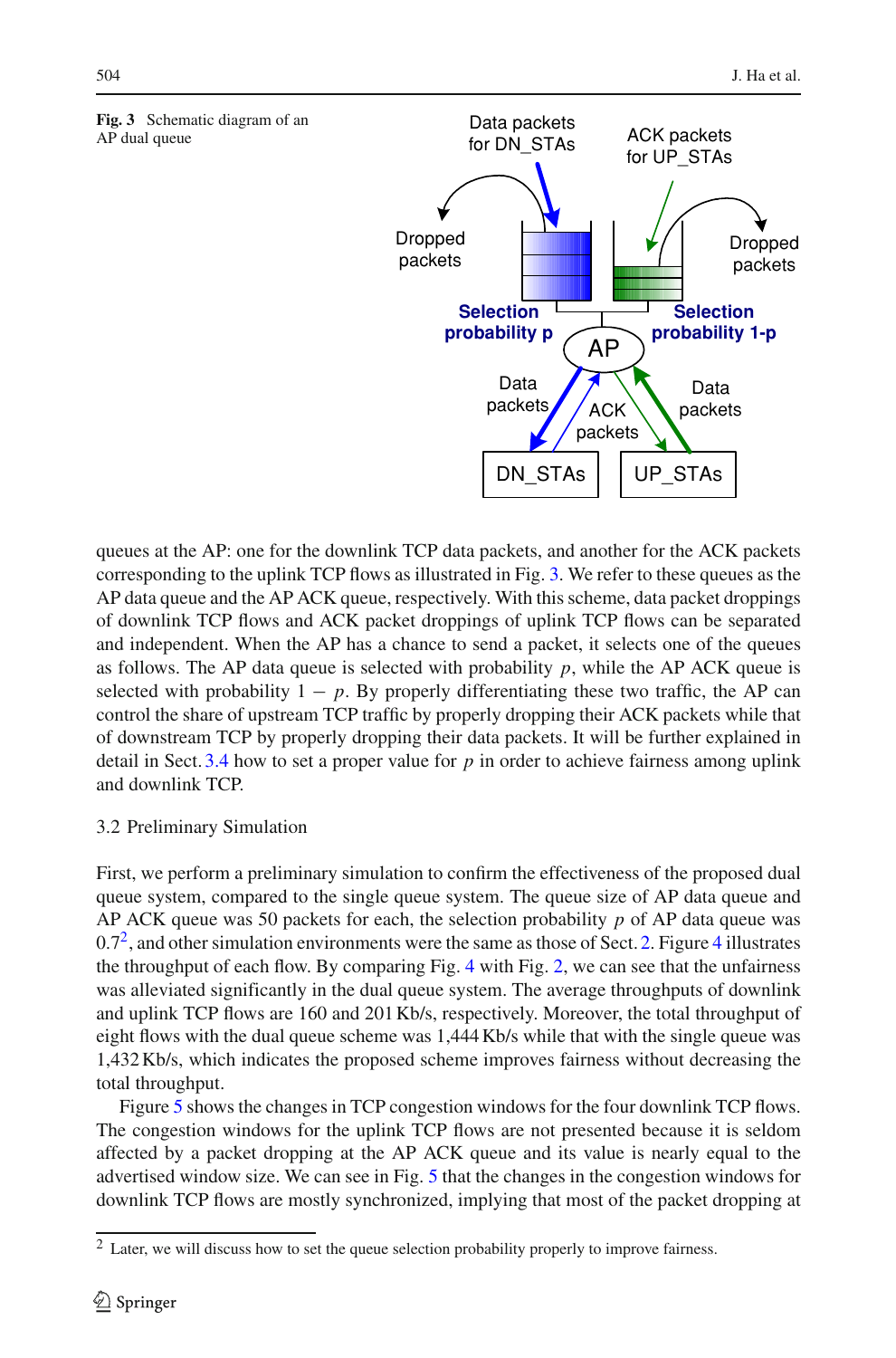<span id="page-6-0"></span>

<span id="page-6-1"></span>the AP data queue for each flow occurs simultaneously. This is an important characteristic of TCP flows which share a wireless bottleneck link. There were exceptions where no packet of a certain flow was dropped while some of the newly arriving packets of the other flows were dropped at nearly the same time. For example, in Fig. [5,](#page-6-1) no dropping occurs for flow 2 at 172 s while other flows suffer packet loss. Also, we can observe that timeout occurred for flow 1 at 173 s and flow 3 at 180 s as shown in Fig. [5,](#page-6-1) and so the congestion window was reduced to one.

## 3.3 Derivation of Per-Flow TCP Throughput

In order to determine the selection probability *p* of AP data queue appropriately, we need to analyze TCP behavior with the dual queue scheme. Here, we derive throughput of TCP uplink and downlink flows. Let  $Q_D$  and  $Q_A$  denote the AP data queue size and the AP ACK queue size, respectively. Also, let  $w_r$  denote the receiver advertised window size and  $R$  denote the average number of packets that the AP transmits per unit time. Then, *pR* is the sending rate of the AP data queue while  $(1 - p)R$  is that of the AP ACK queue. Let  $\tau_{d,i}$  and  $\tau_{u,i}$  denote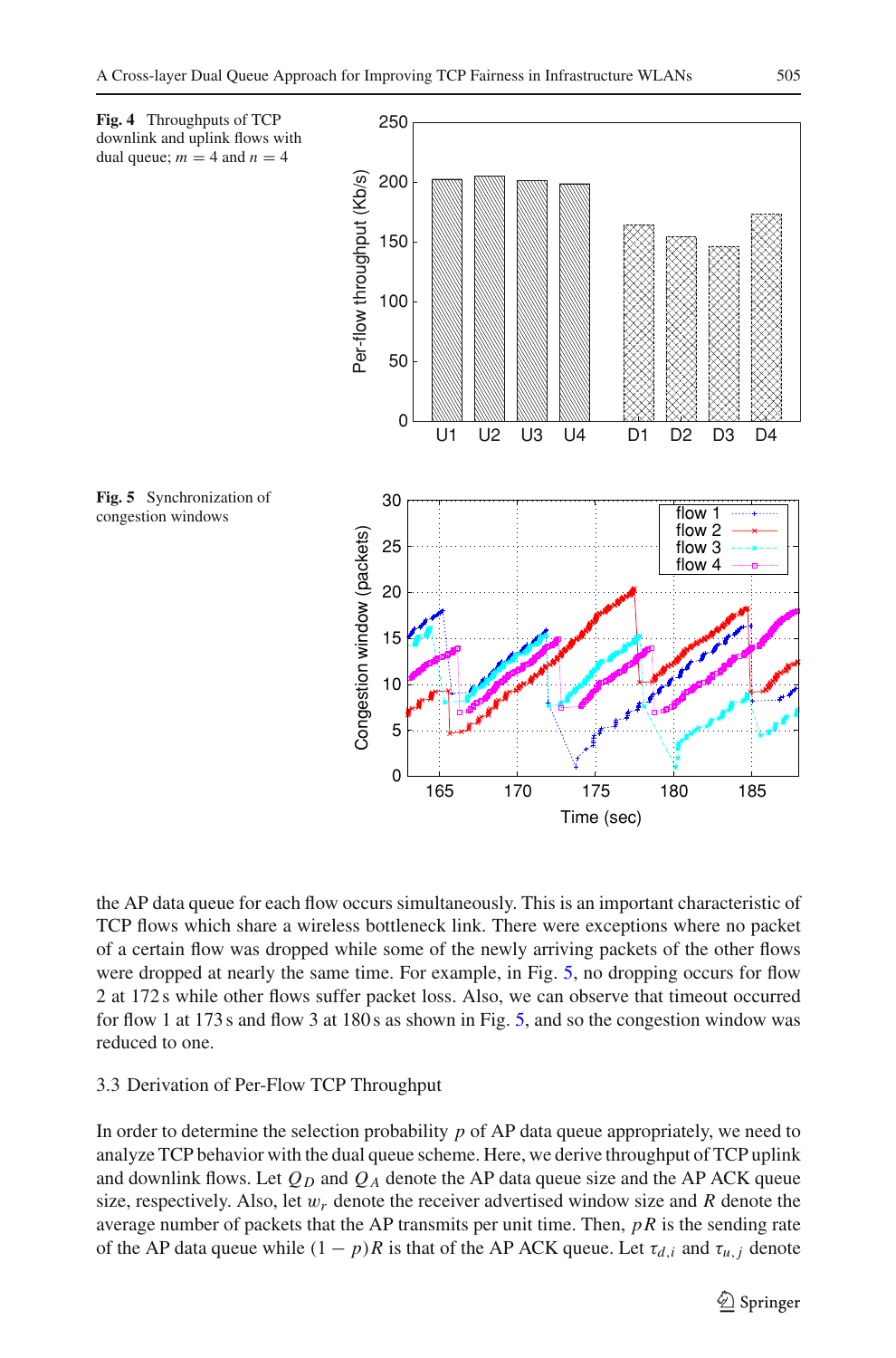<span id="page-7-0"></span>



the round trip time (RTT) without queueing delay at AP for downlink TCP flow *i* and that for uplink TCP flow *j*, respectively. We assume that the delayed ACK of TCP is not used.

First, we derive the throughput of downlink TCP flow. Since TCP data packet dropping occurs depending on the size of AP data queue, we investigate the behavior of downlink TCP flow for two different cases; *(i)*  $Q_D < m w_r$  and *(ii)*  $Q_D \geq m w_r$ .

When  $Q_D < m w_r$ , data packets of *m* downlink TCP flows can fill up the AP data queue. In this case, the AP data queue will be a bottleneck for downlink TCP flows and packet dropping may occur at the queue. As shown in Fig. [5,](#page-6-1) most of the downlink TCP flows were synchronized and packets were dropped simultaneously. For simplicity of analysis, we ignore the exceptional cases in the synchronization of packet dropping and the timeout events. Figure [6](#page-7-0) shows the changes in congestion windows for flow *k* and flow *l*. Since we ignore the TCP ACK timeout, each downlink TCP flow operates in the congestion avoidance phase in the steady state. Let  $w_i$  denote the TCP congestion window size of downlink TCP flow  $i$  after the packet dropping event. Then the TCP congestion window size of this flow grows to  $2w_i$ before the next packet dropping. Since the average occupied AP data queue length is  $\frac{3}{4}Q_D$ and the average sending rate of AP data queue is  $pR$ , the average queueing delay at the AP data queue  $T_{d, O}$  is

$$
T_{d,Q}=\frac{3}{4}\frac{Q_D}{pR}.
$$

Then the average RTT of downlink TCP flow  $i$ ,  $T_{d,i}$  is

$$
T_{d,i} = \tau_{d,i} + T_{d,Q} = \tau_{d,i} + \frac{3}{4} \frac{Q_D}{pR}.
$$

Since the congestion window increases by one for every RTT in the congestion avoidance phase, the time *T*sync, taken between the events of synchronized packet droppings as depicted in Fig. [6,](#page-7-0) becomes

$$
T_{\text{sync}} = w_i T_{d,i} = w_i (\tau_{d,i} + T_{d,Q}) \quad \text{for all } i, 1 \le i \le m. \tag{1}
$$

<span id="page-7-1"></span>Note that  $T_{\text{sync}}$  is equal for all flows due to the assumption of synchronization of packet dropping.

On the other hand, the size of AP data queue can be represented in terms of congestion window size. Since data packets are dropped when the AP data queue is full,  $Q_D$  becomes approximately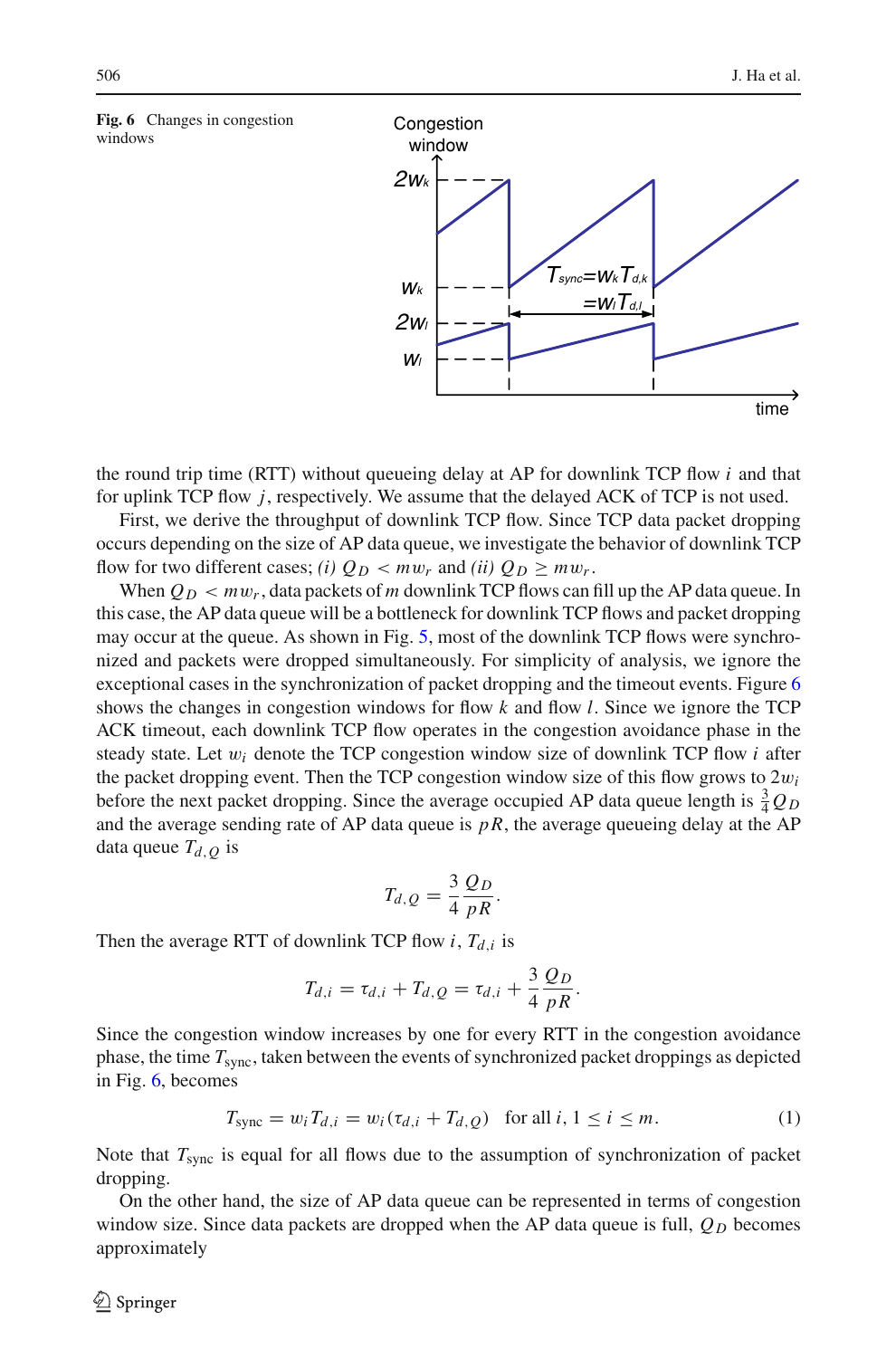$$
Q_D = \sum_{i=1}^{m} 2w_i,
$$
\n<sup>(2)</sup>

under the assumption that most of the in-flight TCP packets are buffered at AP data queue. Finally, we can derive the throughput of downlink TCP flow  $i$ ,  $R_{d,i}$  as

<span id="page-8-0"></span>
$$
R_{d,i} = \frac{\int_{w_i}^{2w_i} w dw}{T_{\text{sync}}} = \frac{3}{2} \frac{{w_i}^2}{T_{\text{sync}}} = \frac{3}{2} \frac{T_{\text{sync}}}{(\tau_{d,i} + T_{d,Q})^2}.
$$
 (3)

.

<span id="page-8-2"></span>Note that  $R_{d,i}$  can be obtained by solving the simultaneous Eqs. [1](#page-7-1) and [2](#page-8-0) for  $m + 1$  unknowns *T*<sub>sync</sub> and  $w_i$  (1  $\leq i \leq m$ ).

Next, we focus on the case of  $Q_D \geq m w_r$ , i.e., the downlink TCP data packets can not fill up the data queue and no dropping occurs at the data queue. In this case, the average queueing delay of packets at AP can be calculated by using M/M/1 queueing model [\[9](#page-16-7)] as

$$
T_{d,Q} = \frac{1}{pR - \sum_{i=1}^{m} R_{d,i}}
$$

Since no dropping occurs at the AP data queue in this case, the TCP window size of downlink TCP flow increases up to w*r*. Then the throughput of downlink TCP flow *i* can be expressed as

$$
R_{d,i} = \frac{w_r}{T_{d,i}} = \frac{w_r}{\tau_{d,i} + T_{d,Q}} = \frac{w_r}{\tau_{d,i} + 1/(pR - \sum_{i=1}^m R_{d,i})}.
$$
(4)

<span id="page-8-1"></span>In  $(4)$ ,  $R_{d,i}$  is not given in the closed form and it should be obtained by solving the simulta-neous equations [\(4\)](#page-8-1) for the unknowns  $R_{d,i}$  (1  $\leq i \leq m$ ).

In a similar way, we can obtain  $R_{u,i}$ , the throughput of uplink TCP flow *i*. Since, for uplink TCP flows, the ACK packet dropping little affects the congestion window size due to the cumulative ACK mechanism, we assume that the congestion window size of uplink TCP flows are fixed at  $w_r$ . Then,  $R_{u,i}$  is

$$
R_{u,i} = \frac{w_r}{T_{u,i}} = \frac{w_r}{\tau_{u,i} + T_{u,Q}},
$$
\n(5)

<span id="page-8-5"></span>where  $T_{u,i}$  is the average RTT of uplink TCP flow *i* and  $T_{u, Q}$  is the average queueing delay at the AP ACK queue.

If  $Q_A$  <  $nw_r$ , the AP ACK queue is always filled with ACKs. Therefore, every ACK packets should wait for  $T_{u, Q} = Q_A/(1 - p)R$ , i.e., the time taken for  $Q_A$  packets to be transmitted. Then the throughput of uplink TCP flow *i* would be

$$
R_{u,i} = \frac{w_r}{\tau_{u,i} + Q_A/(1-p)R}.
$$
 (6)

<span id="page-8-3"></span>Otherwise if  $Q_A \geq nv_r$ , no packet dropping occurs at the AP ACK queue, and the average queueing delay at the AP corresponds M/M/1 queueing delay and is represented as

$$
T_{u,Q} = \frac{1}{(1-p)R - \sum_{i=1}^{n} R_{u,i}}.
$$

<span id="page-8-4"></span>Hence the throughput of uplink TCP flow *i* is expressed as

$$
R_{u,i} = \frac{w_r}{\tau_{u,i} + 1/((1-p)R - \sum_{i=1}^{n} R_{u,i})}.
$$
\n(7)

 $\circled{2}$  Springer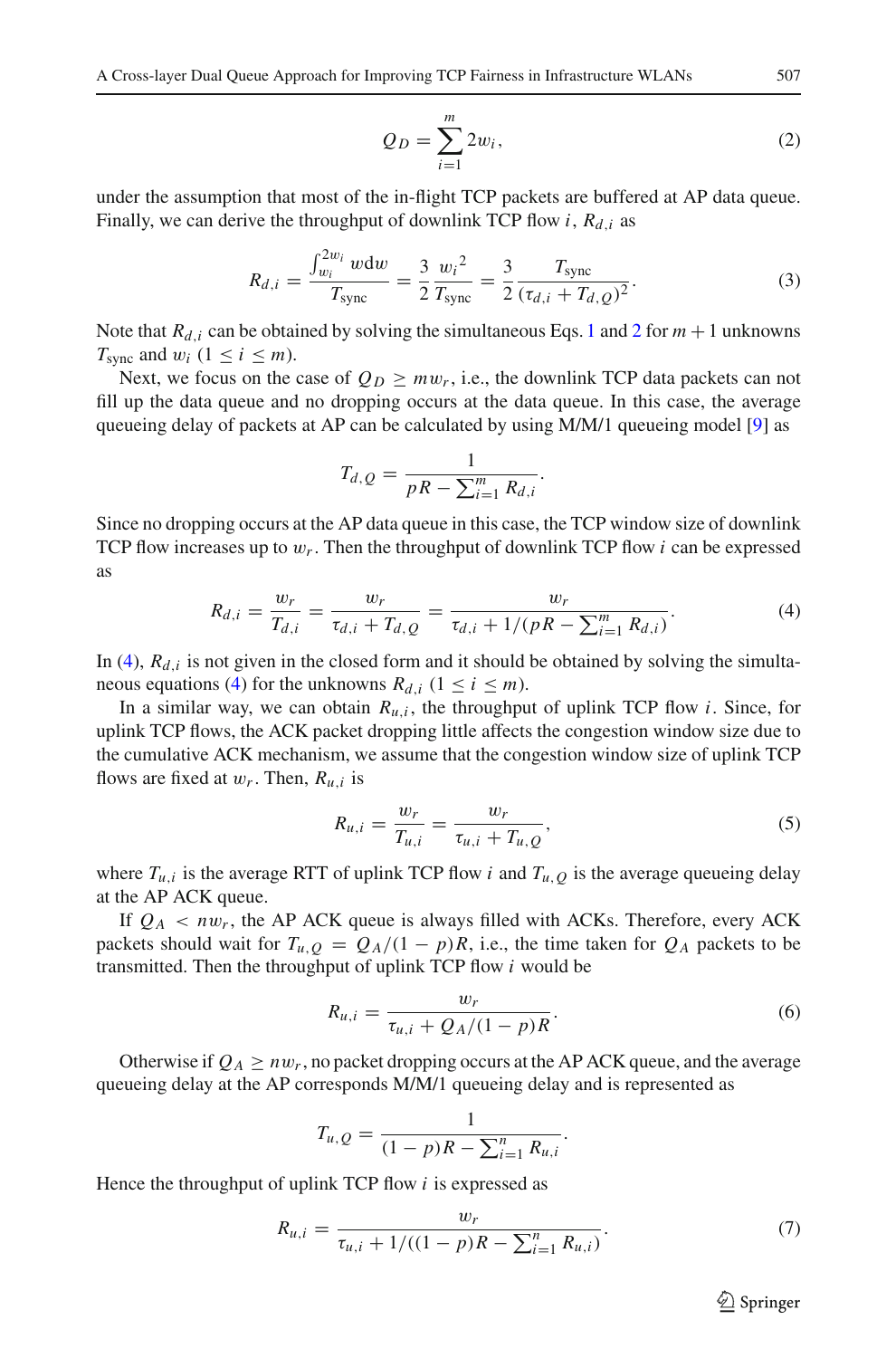#### <span id="page-9-0"></span>3.4 Optimal Queue Selection Probability

In this subsection, we investigate the optimal value of queue selection probability based on the TCP throughput derived in the previous subsection. The TCP throughput represented in [\(3\)](#page-8-2), [\(4\)](#page-8-1), [\(6\)](#page-8-3), and [\(7\)](#page-8-4) can be calculated once  $R$ ,  $\tau_{d,i}$  and  $\tau_{u,i}$  are given. However, it is difficult to measure them timely and accurately. In order to circumvent this difficulty, we assume that the queueing delay at AP is dominant in the RTT, i.e.,  $\tau_{d,i} \ll T_{d,Q}$  and  $\tau_{u,i} \ll T_{u,Q}$ .<sup>[3](#page-9-1)</sup>

With the approximation that  $\tau_{d,i} \approx 0$ , [\(1\)](#page-7-1) and [\(2\)](#page-8-0) leads to

$$
w_1=\cdots=w_m=\frac{Q_D}{2m},
$$

<span id="page-9-2"></span>and we can derive the throughput of downlink TCP flow  $R_d$  from [\(3\)](#page-8-2) in the case of  $Q_D < m w_r$ 

$$
R_d = R_{d,1} = \dots = R_{d,m} = \frac{pR}{m}.
$$
\n(8)

For the case where no buffer overflow occurs at the AP data queue, i.e.,  $Q_D \geq m w_r$ , [\(4\)](#page-8-1) becomes

$$
R_d = R_{d,1} = \cdots = R_{d,m},
$$
  

$$
R_d = w_r (pR - mR_d),
$$

by applying  $\tau_{d,i} \approx 0$ . It can be easily solved and consequently leads to

$$
R_d = \frac{w_r pR}{1 + m w_r} \approx \frac{pR}{m},\tag{9}
$$

which is the same as  $(8)$  implying that  $R_d$  is independent of the size of AP data queue.

Similarly, the throughput of uplink TCP flow for the case of  $Q_A < n w_r$  is derived from [\(6\)](#page-8-3) with the approximation  $\tau_{u,i} \approx 0$ , i.e.,

$$
R_u = R_{u,1} = \dots = R_{u,n} = \frac{w_r}{Q_A}(1-p)R.
$$
 (10)

For the other case of  $Q_A \geq nw_r$ , [\(7\)](#page-8-4) becomes

$$
R_u = R_{u,1} = \cdots = R_{u,n},
$$
  

$$
R_u = w_r((1-p)R - nR_u),
$$

by applying  $\tau_{u,i} \approx 0$ . Then, it leads to

$$
R_u = \frac{w_r(1-p)R}{1+w_r n} \approx \frac{(1-p)R}{n}.
$$
\n<sup>(11)</sup>

<span id="page-9-4"></span><span id="page-9-3"></span>Consequently, the up/down throughput ratio  $\gamma$ , becomes

$$
\gamma = \frac{R_u}{R_d} = \begin{cases} \frac{m(1-p)}{p} \frac{w_r}{Q_A}, & \text{if } Q_A < nw_r\\ \frac{m(1-p)}{np}, & \text{if } Q_A \geq nw_r \end{cases} \tag{12}
$$

from  $(8-11)$  $(8-11)$ .

<span id="page-9-1"></span><sup>&</sup>lt;sup>3</sup> In the next subsection, the assumptions of  $\tau_{d,i} \ll T_{d,Q}$  and  $\tau_{u,i} \ll T_{u,Q}$  will be validated, and the effects of  $\tau_{d,i}$  and  $\tau_{u,i}$  will be discussed.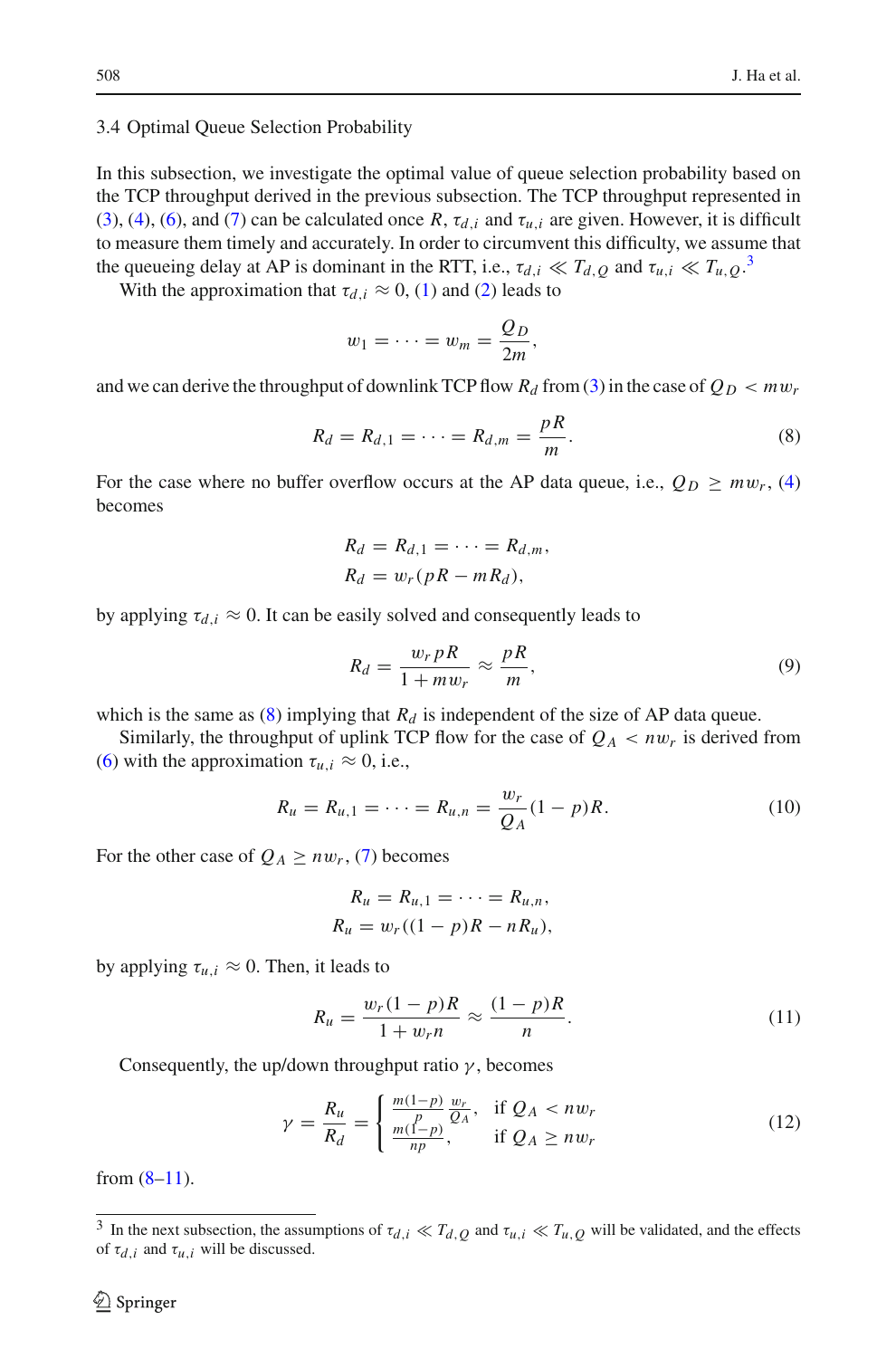

<span id="page-10-0"></span>**Fig. 7** Optimal value of *p* as a function of the number of DN STAs and UP STAs when  $Q_A = 100$ 

In order to achieve the fairness among uplink and downlink TCP flows, the average throughput of uplink and downlink TCP flows should be same, i.e.,  $\gamma = 1$ . From [\(12\)](#page-9-4), we can derive the optimal value for *p* as

$$
p = \begin{cases} \frac{mw_r}{mw + Q_A}, & \text{if } Q_A < nw_r\\ \frac{m}{m+n}, & \text{if } Q_A \ge nw_r \end{cases} \tag{13}
$$

<span id="page-10-1"></span>An illustrative example of the optimal *p* is given in Fig. [7.](#page-10-0)

It is important to note that  $p$  in [\(13\)](#page-10-1) depends on the number of downlink and uplink flows and the size of ACK queue, not on the size of data queue. If the size of AP ACK queue is large enough to contain all the ACK packets for uplink flows, i.e.,  $Q_A \geq n w_r$ , the data queue selection probability becomes in proportion to the number of downlink flows, while ACK queue selection probability becomes in proportion to the number of uplink flows accordingly. Otherwise if  $O_A < nw_r$ , the number of uplink flows does not affect both data and ACK queue selection probabilities. Instead, the sizes of ACK queue and advertised congestion window are used in determining the queue selection probabilities.

In order to implement the dual queue with this value  $p$ , AP should be able to classify a packet as either a TCP data packet or a TCP ACK packet. For this purpose, AP may simply check the packet size because ACK packets are much smaller than data packets in size. To determine the optimal value of  $p$ , the AP should keep track the numbers of uplink and downlink TCP flows, which are difficult to estimate accurately. This difficulty can be avoided by serving the data queue and ACK queue in a round-robin manner, i.e.,  $p = 0.5$ . As will be evaluated through simulation in the next section, the dual queue system with an appropriate value of  $p$ , even though not optimal, outperforms the single queue system significantly. Furthermore, the dual queue scheme can be extended to the case where both TCP and UDP flows coexist by employing another queue for UDP flows and serving these queues with modified queue selection probabilities. This extension is beyond the scope of this paper and is our future work.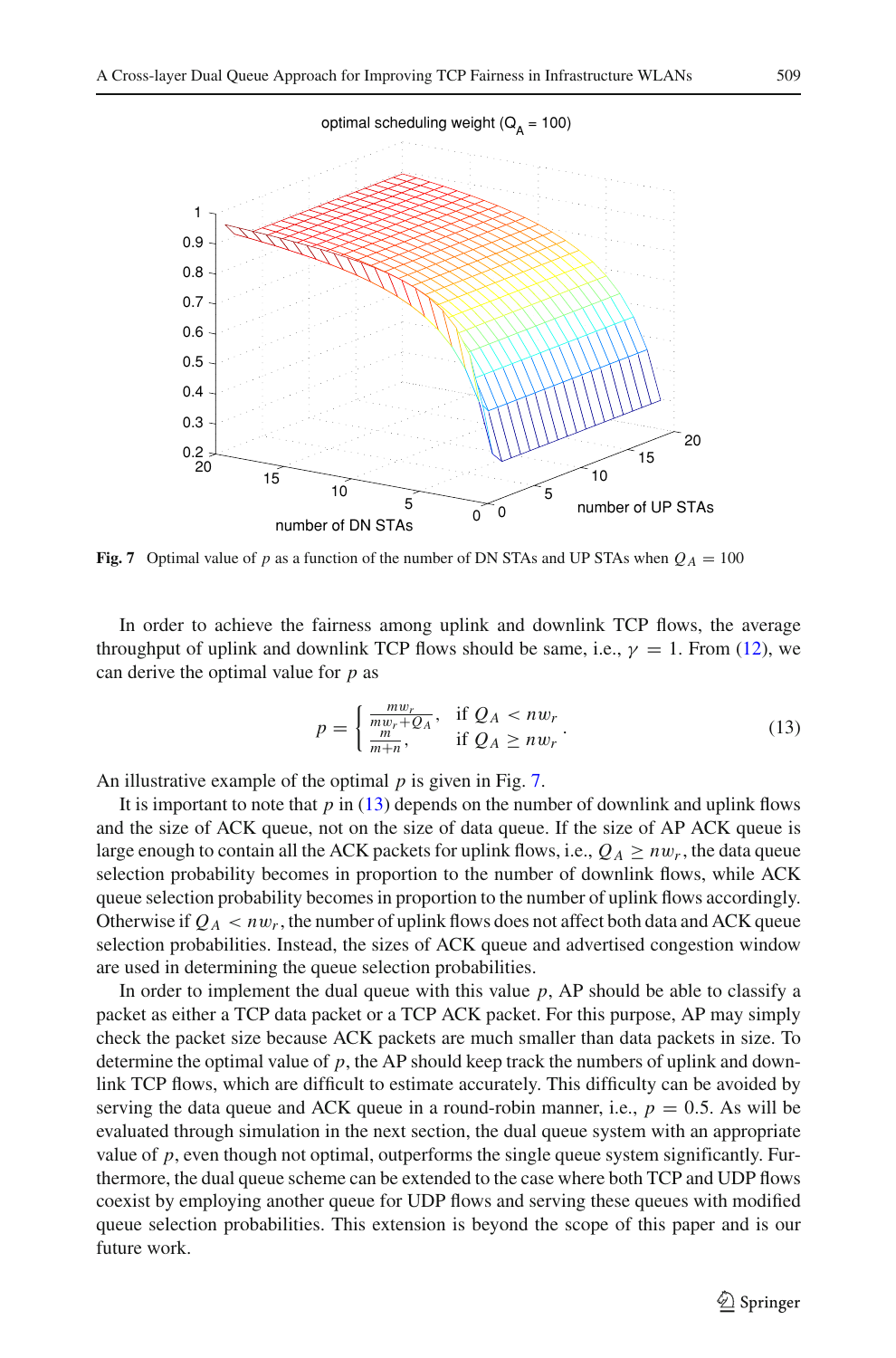#### 3.5 Effect of Delay on Fairness

In this subsection, we analyze TCP throughput in the case where  $\tau_{d,i}$  and  $\tau_{u,i}$  are not negligible so that each flow has different throughput. Though the throughput of each flow cannot be solved easily, the throughput ratio between downlink TCP flows can be derived directly from [\(3\)](#page-8-2). Since *T*sync does not change for all downlink TCP flows even in this case, the throughput ratio becomes

$$
R_{d,i}: R_{d,j} = 1/(\tau_{d,i} + T_{d,Q})^2 : 1/(\tau_{d,j} + T_{d,Q})^2
$$
  
=  $1/T_{d,i}^2 : 1/T_{d,j}^2$ 

This implies that the throughput of downlink TCP flows are inversely proportional to the square of RTT, which is in contrast to the well-known fact that the throughput of TCP flow is inversely proportional to the RTT in wired networks [\[13\]](#page-16-10). But in this case, the flows share a same wireless bottleneck link and packet droppings are synchronized, so the inverse relationship does not hold. The throughput difference among downlink TCP flows with different RTT cannot be reduced in the proposed dual queue scheme since it does not adopt other active queue management mechanism. The difference is a natural characteristic of TCP flow. Even though there exists unfairness among downlink TCP flows, the influence of RTT is reduced by queueing delay which is the dominant component of RTT. We evaluated the range of throughput ratio in the case where data rate of WLAN was 2 Mbps, AP data queue size was 50 packets, *p* was 0.667 and TCP data packet size was 1500 bytes. When  $\tau_{d,1}$  was 20 ms and  $\tau_{d,2}$  varied from 1 to 500 ms, i.e.,  $\tau_{d,1}/\tau_{d,2} = 20 \sim 0.04$ , the throughput ratio  $R_{d,1}/R_{d,2}$ changed only from 0.9 to 3.8.

On the other hand, the throughput of uplink TCP flows are simply inversely proportional to the RTT from  $(5)$ . In this case, the influence of RTT is much smaller than that of downlink TCP flows. The throughput ratio  $R_{u,1}/R_{u,2}$  changed from 0.95 to 1.95, for the same condition of the downlink TCP flows as above, when  $\tau_{u,1}$  was 20 ms and  $\tau_{u,2}$  varied from 1 to 500 ms.

In the range of normal operation, the RTT is not as much influential on the throughput of TCP flows as the packet droppings.

#### <span id="page-11-0"></span>**4 Simulation Study**

We performed extensive simulations and compared the performance of dual queue scheme with that of single queue scheme to verify the effectiveness of the proposed scheme and to validate the analysis. Simulation environment was the same as in Sect. [2.](#page-2-0)

4.1 Effect of Queue Selection Probability on Fairness

In the first simulation, we investigated the effect of *p* on fairness under the following traffic scenarios;

- CASE1: The number of downlink TCP flows varied from one to ten while that of uplink TCP flows was fixed at two, i.e.,  $m = 1 \sim 10$  and  $n = 2$ .
- CASE2: In opposite to the first case, the number of uplink TCP flows varied while that of downlink flows was fixed, i.e.,  $m = 2$ ,  $n = 1 \sim 10$ .
- CASE3: Both the numbers of downlink and uplink flows increase from one to ten, i.e.,  $m = n = 1 \sim 10$ .

Simulation was performed on four schemes: the single queue and the dual queue with either the optimal probability *p* given in [\(13\)](#page-10-1), or fixed probabilities  $p = 0.5$  or  $p = 0.7$ . Figure [8](#page-12-0)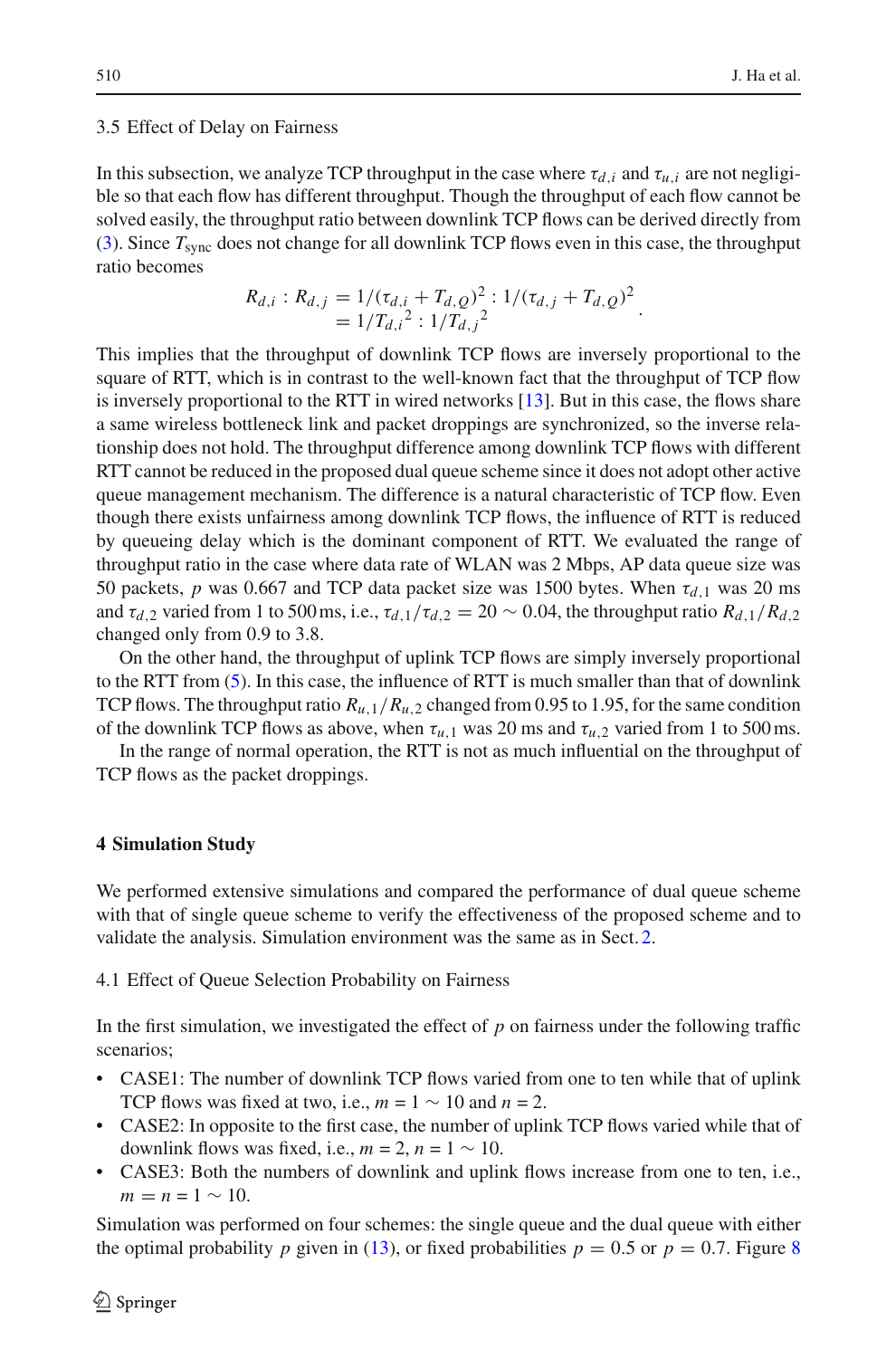<span id="page-12-0"></span>

<span id="page-12-1"></span>shows the average up/down throughput ratio,  $\gamma$ , in log scale. Each point was marked with the average value of ten simulations. For the single queue,  $\gamma$  increased as the number of downlink TCP flows increased and it exceeded ten when  $m = 10$ . For the dual queue with the optimal value of  $p, \gamma$  remained near 1 which implies excellent fairness among the uplink and downlink TCP flows, when  $p$  was calculated as  $(13)$ . When it is difficult to estimate the number of uplink or downlink TCP flows, we can set the queue selection probability *p* to a fixed value. For example, we can simply set *p* to 0.5 for the round robin scheduling or 0.7 as a near optimal value. In Fig. [8,](#page-12-0) when *p* was fixed at either 0.5 or 0.7, the up/down throughput ratio increased as the number of downlink TCP flows increased, but it was much closer to 1 than that of the single queue case.

The outstanding performance of the dual queue scheme can be observed for the CASE2  $(m = 2 \text{ and } n = 1 \sim 10)$  and CASE3  $(m = n = 1 \sim 10)$ , and their throughput ratios are given in Figs. [9](#page-12-1) and [10,](#page-13-0) respectively. The dual queue scheme showed much better fairness than the single queue scheme. In the case of single queue,  $\gamma$  increased exceeding 1,000 for some cases, while  $\gamma$  in the case of dual queue did not increase exceeding 4 for all the cases, regardless of the values of *p*. For certain cases, the dual queue with fixed *p* showed better performance than the dual queue with optimal *p*.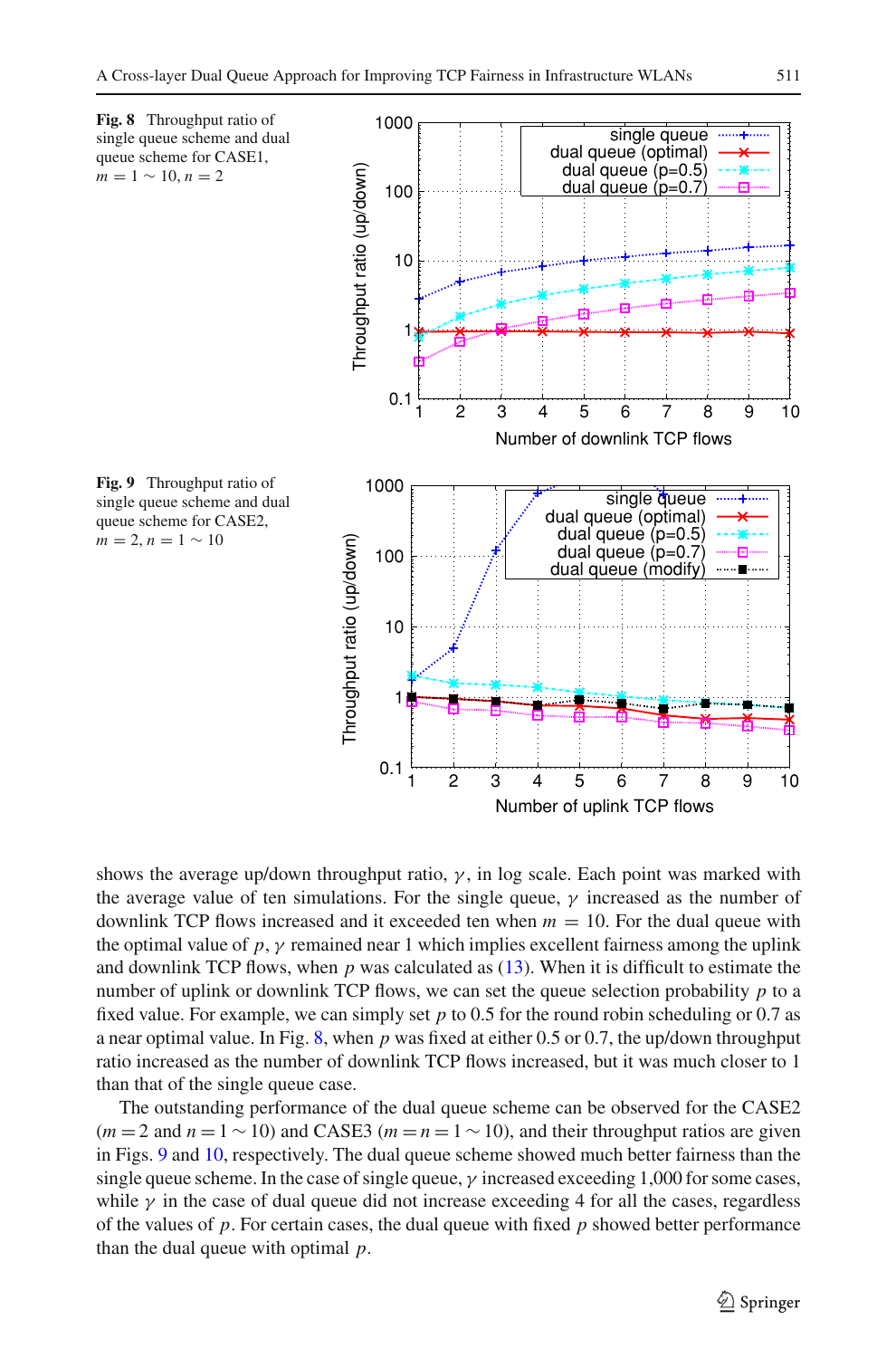

<span id="page-13-0"></span>**Fig. 10** Throughput ratio of single queue scheme and dual queue scheme for CASE3,  $m = n = 1 \sim 10$ 

<span id="page-13-1"></span>

| <b>Table 1</b> Total throughput of<br>single queue scheme and dual<br>queue scheme for several values<br>of uplink and downlink flows | (m, n)  | Total throughput (Kb/s) |                         |                        |
|---------------------------------------------------------------------------------------------------------------------------------------|---------|-------------------------|-------------------------|------------------------|
|                                                                                                                                       |         | Single queue<br>queue   | Dual queue<br>(optimal) | Dual queue<br>(modify) |
|                                                                                                                                       | (2,2)   | 1360                    | 1395                    | 1395                   |
|                                                                                                                                       | (2,5)   | 1438                    | 1467                    | 1472                   |
|                                                                                                                                       | (2,10)  | 1480                    | 1491                    | 1502                   |
|                                                                                                                                       | (5,2)   | 1363                    | 1371                    | 1371                   |
|                                                                                                                                       | (5,5)   | 1458                    | 1416                    | 1446                   |
|                                                                                                                                       | (10,2)  | 1369                    | 1357                    | 1357                   |
|                                                                                                                                       | (10,10) | 1481                    | 1378                    | 1471                   |
|                                                                                                                                       |         |                         |                         |                        |

In Figs. [9](#page-12-1) and [10,](#page-13-0) we can see that  $\gamma$  with the optimal queue selection probability gets smaller as *n* increases. The reason for this phenomenon is that some of the assumptions in Sect. [3](#page-4-0) failed to hold when *n* was very large. In this case, too many ACK packets belonging to an uplink TCP flow could have been dropped simultaneously. This in turn may have led to TCP timeout. Therefore, it can be said that the uplink TCP flows did not have the throughput as large as evaluated in Sect.  $3$ , and  $p$  calculated as  $(13)$  was larger than needed. We made some modification on  $p$  to resolve this problem. We simply reduced the value of  $p$  by 10% when  $n > 4$ , and p by 20% when  $n > 7$ . Since the optimal modification rule was difficult to find analytically, these reduction factors were selected in a heuristic manner. The legend "dual queue (modify)" in Figs. [9](#page-12-1) and [10](#page-13-0) show the results when this modification was applied. The value of  $\gamma$  for the modified dual queue was closer to 1 than that of the original dual queue scheme.

As well as the throughput ratio, we computed the total throughput for several cases of  $(m, n)$ , which is listed in Table [1.](#page-13-1) Table [1](#page-13-1) confirms that the proposed scheme does not reduce the total throughput in assuring fairness.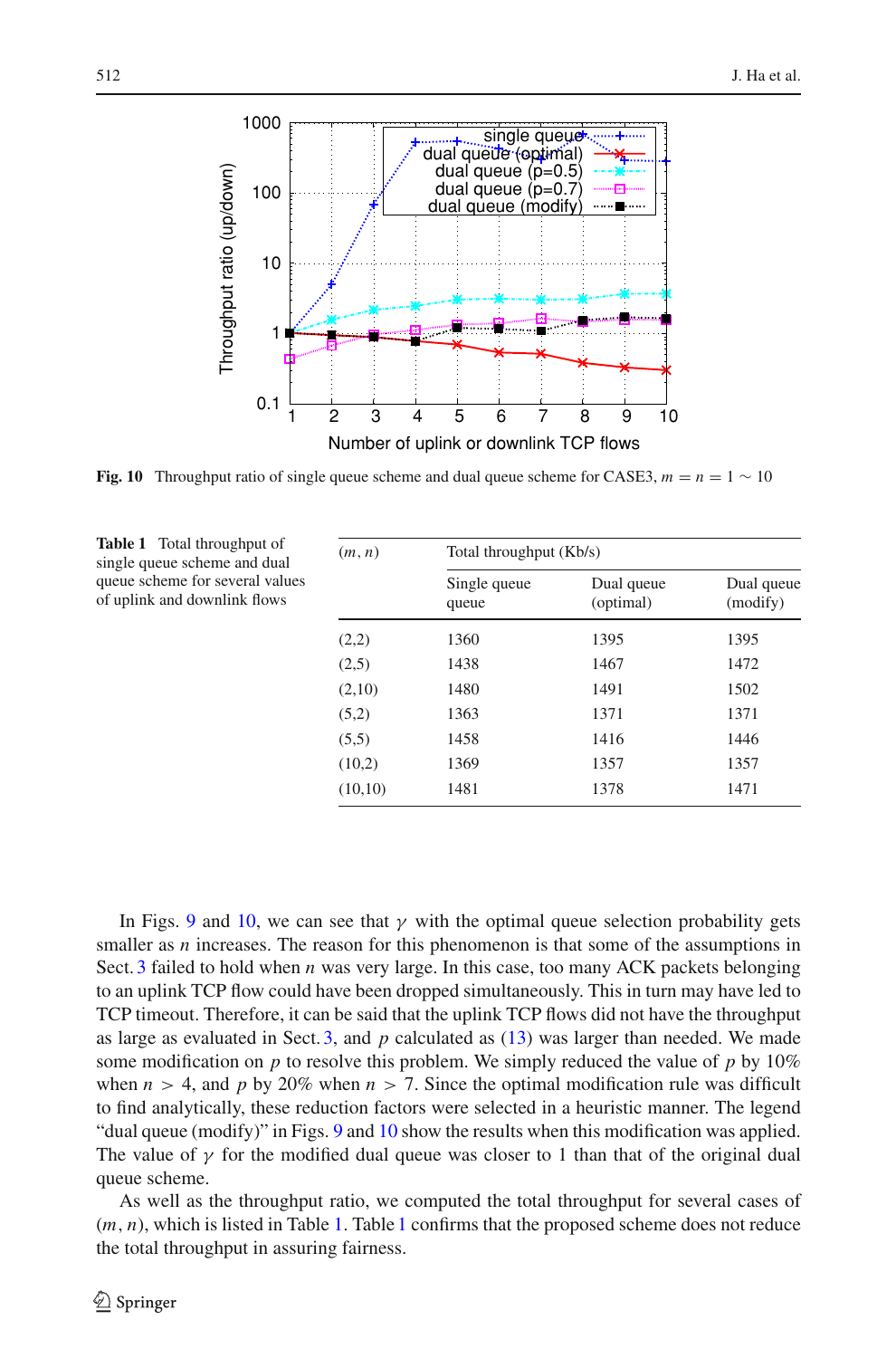<span id="page-14-0"></span>

| <b>Table 2</b> Effect of queue size and<br>delay on fairness of single queue<br>scheme and dual queue scheme | System parameter     | Throughput ratio |            |
|--------------------------------------------------------------------------------------------------------------|----------------------|------------------|------------|
|                                                                                                              |                      | Single queue     | Dual queue |
|                                                                                                              | Queue size (packets) |                  |            |
|                                                                                                              | 50                   | 785              | 0.780      |
|                                                                                                              | 100                  | 526              | 0.934      |
|                                                                                                              | 200                  | 5.09             | 1.01       |
|                                                                                                              | 500                  | 1.01             | 1.01       |
|                                                                                                              | 1000                 | 1.01             | 1.01       |
|                                                                                                              | Delay (ms)           |                  |            |
|                                                                                                              | 5                    | 526              | 0.780      |
|                                                                                                              | 10                   | 272              | 0.823      |
|                                                                                                              | 20                   | 221              | 0.755      |
|                                                                                                              | 50                   | 229              | 0.755      |
|                                                                                                              | 100                  | 200              | 0.714      |

## 4.2 Effect of Queue Size and Delay

To see the impact of the queue size on the fairness, we performed simulations for various values of queue size. In this simulation, we set  $m = n = 4$ . In the case of the single queue scheme, we can see in Table [2](#page-14-0) that the fairness improves by increasing the queue size. The reason is that the packet droppings of downlink TCP flows are reduced as the queue size increases. As long as the queue size is larger than 500 packets, the throughput ratio is almost equal to one. Since the number of the maximum in-flight packets generated by eight TCP flows is  $mw_r$  (= 336 packets in this case), the fairness may be achieved when the queue size of AP is greater than this value. But increasing the queue size induces a large queueing delay. In the dual queue scheme, the fairness is achieved even when the queue size is as small as 50. This result confirms that the dual queue scheme enables fair services without employing a large AP queue.

We repeated the simulation to study the influence of RTT on the fairness. In this simulation, we modified the propagation delay of two wired links, one for an uplink TCP flow and another for a downlink TCP flow, from 5 ms to  $10 \sim 100$  ms. Each of the modified link connects the router and a corresponding wired node, as depicted in Fig. [1.](#page-3-0) Table [2](#page-14-0) lists the average throughput ratio, which shows that the dual queue scheme outperforms the single queue scheme even when there exist significant RTT differences among flows and that the performance of the dual queue scheme is almost immune to the RTT differences.

# 4.3 Effect of Wireless Channel Error

Lastly, we considered the case where wireless channel error exists. Simulation was performed for two uplink TCP flows and various numbers of downlink TCP flows with bit error rate (BER) of  $10^{-5}$ , which is considered to be the worst operating environment. If the BER is high, packets can be lost due to wireless channel error, as well as buffer overflow at the AP buffer. The TCP sender reacts to packet losses without differentiating their causes and the congestion window is unnecessarily reduced for the packet loss due to wireless channel error.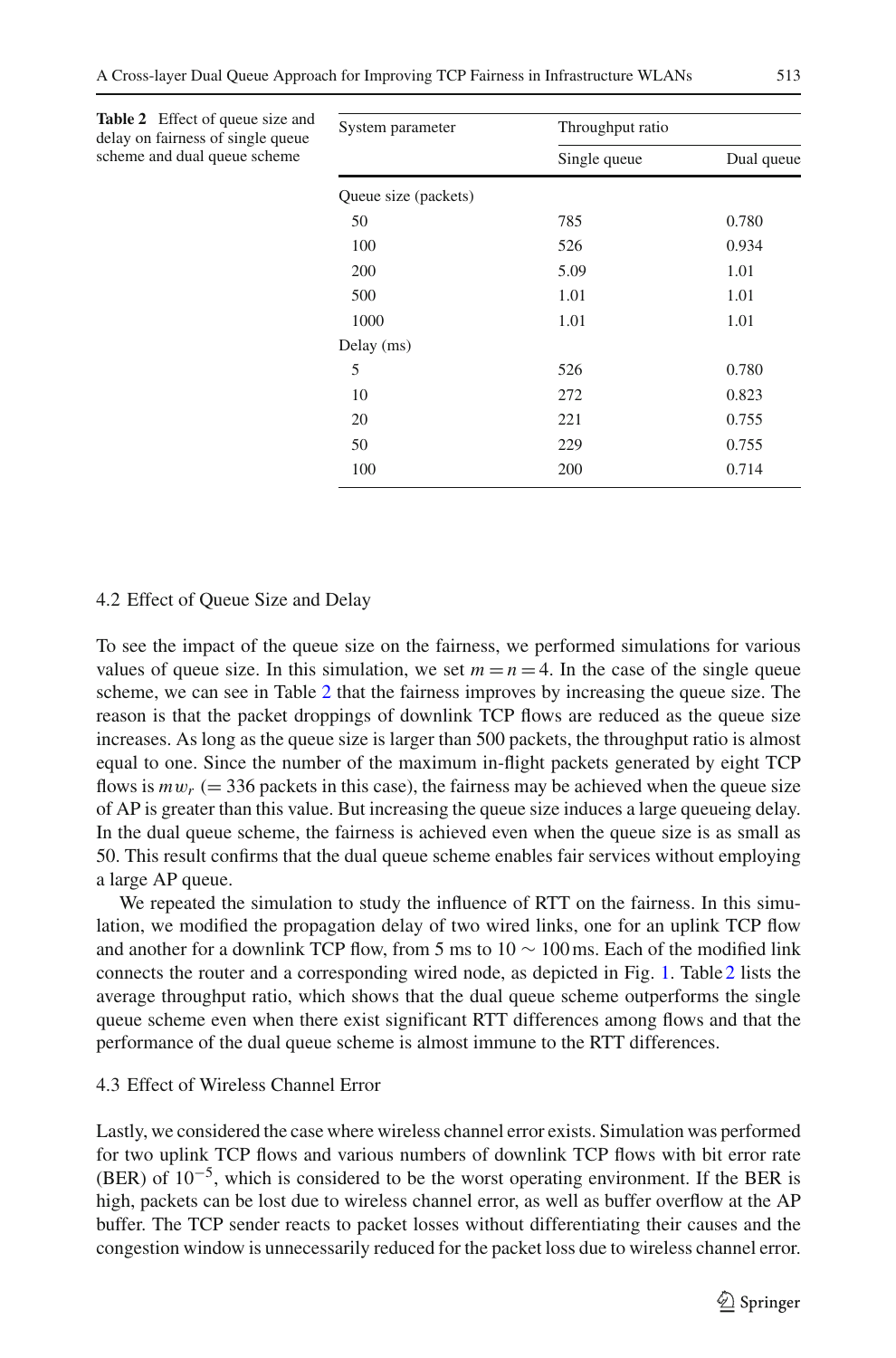

Thus, we need to evaluate the performance of dual queue scheme at the presence of high BER. From Fig. [11,](#page-15-3) we see that the throughput ratio of the dual queue scheme is almost equal to one, i.e., the dual queue scheme maintains fairness with little influence from the wireless channel error.

# <span id="page-15-2"></span>**5 Conclusion**

In this paper, we studied on the unfairness problem among uplink and downlink TCP flows. We found that the TCP-induced asymmetry as well as the MAC-induced asymmetry leads to significant unfairness on throughput of TCP flows. In order to solve this problem, we presented the dual queue scheme. The proposed dual queue scheme employs two separate queues, one for data packets of downlink TCP flow and another for ACK packets of uplink TCP flow, and serves these queues with proper probabilities. We analyzed the behavior of TCP flows on the dual queue and derived a simple formula for the ratio of average throughput of uplink flows to that of downlink flows by observing the synchronization phenomena of the TCP packet dropping. In order to assure fairness among uplink and downlink flows, we showed how to set the queue selection probabilities for the downlink data queue and the uplink ACK queue. The simulation results show that the dual queue scheme improves the TCP fairness significantly compared to that of the single queue scheme. Simulations on various numbers of flows, queue sizes, propagation delays, and channel error show that this scheme is feasible and robust. The advantages of the dual queue scheme are that it is very simple, effective, and requires only small changes in the AP interface queue and no changes in the MAC layer.

## <span id="page-15-0"></span>**References**

- 1. IEEE 802.11 WG (1999). Part 11: Wireless LAN medium access control (MAC) and physical layer (PHY) specification. *IEEE 802.11 Standard*.
- <span id="page-15-1"></span>2. Bottigliengo, M., Casetti, C., Chiasserini, C.-F., & Meo, M. (2003). Smart traffic scheduling in 802.11 WLANs with access point. In *Proceedings of IEEE VTC 2003 Fall*, October 2003.

<span id="page-15-3"></span> $n = 1 \sim 10$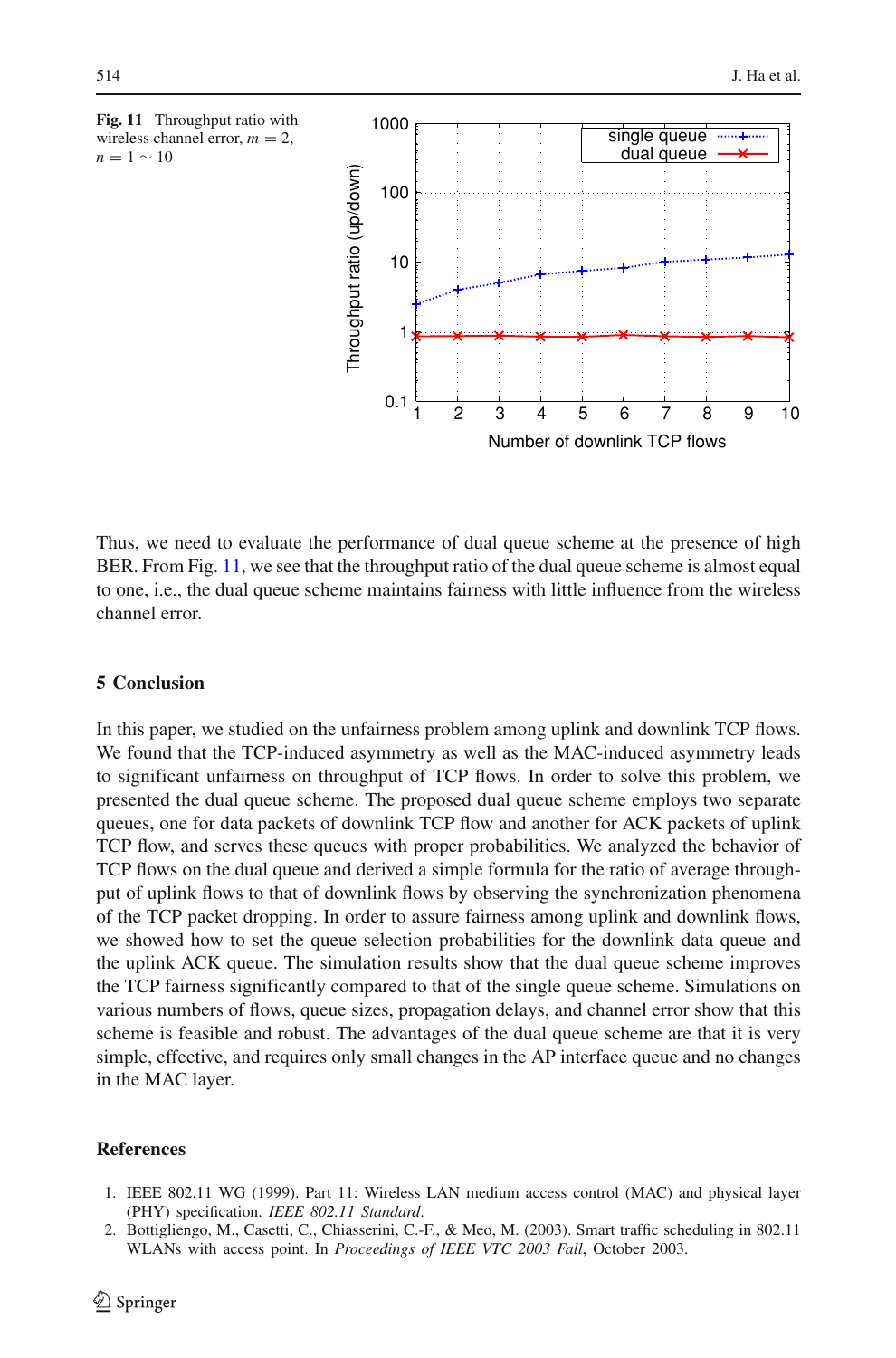- <span id="page-16-1"></span>3. Kim, S., Kim, B., & Fang, Y. (2005). Downlink and uplink resource allocation in IEEE 802.11 wireless LANs. *IEEE Transactions on Vehicular Technology, 54*(1), 320–327.
- <span id="page-16-2"></span>4. Ogawa, M., Kuno, Y., Sakata, T., & Kubota, S. (2005). MAC protocol for fair two-way communications in wireless LANs. In *Proceedings of ICPPW 2005*, June 2005.
- <span id="page-16-0"></span>5. Jeong, J., Choi, S., & Kim, C. (2005). Achieving weighted fairness between uplink and downlink in IEEE 802.11 DCF-based WLANs. In *Proceedings of IEEE QShine 2005*, August 2005.
- <span id="page-16-3"></span>6. Park, E.-C., Kim, D.-Y., & Choi, C.-H. (2006). Analysis of unfairness between TCP uplink and downlink flows in Wi-Fi hot spots. In *Proceedings of IEEE Globecom 2006*, November 2006.
- <span id="page-16-5"></span>7. Pilosof, S., Ramjee, R., Raz, D., Shavitt, Y., & Sinha, P. (2003). Understanding TCP fairness over wireless LAN. In *Proceedings of IEEE INFOCOM 2003*, April 2003.
- <span id="page-16-6"></span>8. Leith, D. J., Clifford, P., Malone, P., & Ng, A. (2005). TCP fairness in 802.11e WLANs. *IEEE Communications Letters, 9*(11), 964–966.
- <span id="page-16-7"></span>9. Wu, Y., Niu, Z., & Zheng, J. (2005). Study of the TCP upstream/downstream unfairness issue with per-flow queueing over infrastructure-mode WLANs. *Wirless Communications and Mobile Computing, 5*(4), 459–471.
- <span id="page-16-4"></span>10. Kim, D.-Y. (2006). Access time control for TCP fairness in WLANs. Ph. D. Dissertation, Seoul National University.
- <span id="page-16-8"></span>11. Network Simulator 2 (NS-2) [http://www.isi.edu/nsnam/ns.](http://www.isi.edu/nsnam/ns)
- <span id="page-16-9"></span>12. Ha, J., & Choi, C.-H. (2006). TCP fairness for uplink and downlink flows in WLANs. In *Proceedings of IEEE Globecom 2006*, November 2006.
- <span id="page-16-10"></span>13. Padhe, J., Firoiu, V., Towsley, D., & Kurose, J. (1998). Modeling TCP throughput: A simple model and its empirical validation. In *Proceedings of ACM SIGCOMM 98*.

#### **Author Biographies**



**Juho Ha** received his B.S. and M.S. degrees from the School of Electrical Engineering and Computer Science, Seoul National University, Seoul, Korea in 2000 and 2007, respectively. He is currently a research engineer of LG Electronics, Seoul, Korea. He worked for Locus, Seoul, Korea as a research engineer in 2000–2001, and for C&S Technology, Seoul, Korea as a research engineer in 2001–2004. His research interests include personal area networks and mobile connectivity solutions.



**Eun-Chan Park** received the B.S., M.S., and Ph.D. degrees from Seoul National University, Seoul, in 1999, 2001, and 2006, respectively. He was a senior engineer in Samsung Electronics, Ltd. from 2006 to 2008. He is currently an assistant professor of the Department of Communication and Information, Dongguk University, Seoul, Korea. His research interests include performance analysis, resource allocation, quality of service, congestion control, and cross-layer optimization in wired and wireless networks.